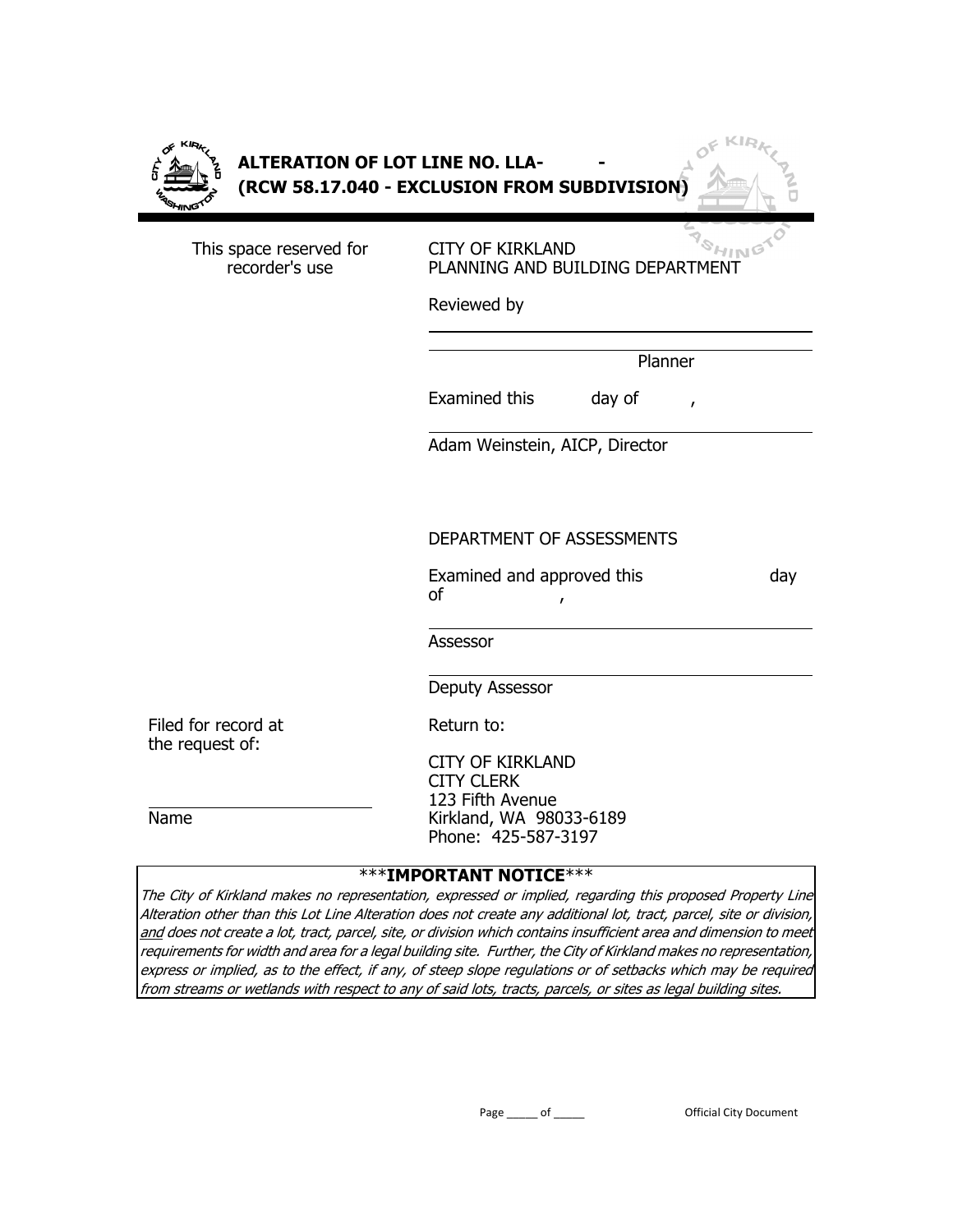**SURVEY**: Must show: 1) existing lot line(s), 2) proposed lot line alterations(s), and 3) all structures more than four (4) inches above finished grade and parking areas which are located on the lots affected by the proposed lot line alteration(3).



| Land Surveyor's Certificate: |                                                                                                                                                                                          |  | Direction: |
|------------------------------|------------------------------------------------------------------------------------------------------------------------------------------------------------------------------------------|--|------------|
| ordinance.                   | This Lot Line Alteration correctly represents a Scale:<br>survey made by me or under my direction in<br>conformance with the requirements of<br>appropriate state and county statute and |  |            |
| Date                         | Signed                                                                                                                                                                                   |  |            |
| Certificate No.:             |                                                                                                                                                                                          |  |            |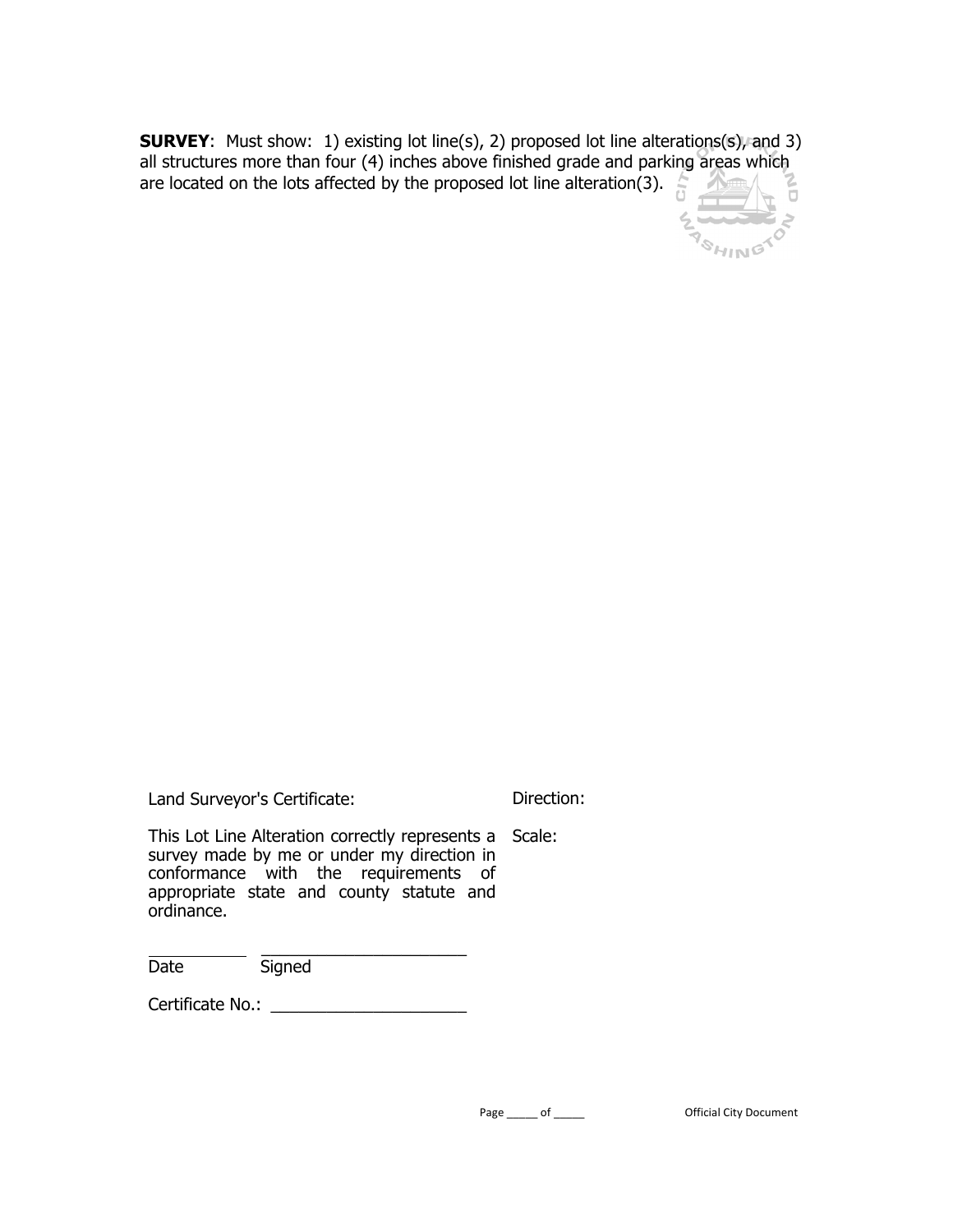LEGAL DESCRIPTION: Describe each existing lot prior to lot line alteration.



LEGAL DESCRIPTION for each lot as altered by lot line alteration.

### DECLARATION:

Know all men by these presents that we, being all of the owner(s) having an ownership interest in the land herein described do hereby make a lot line alteration therefore pursuant to RCW 58.17.040 and declare this lot line alteration to be the graphic representation of the same, and that said lot line alteration is made with the free consent and in accordance with the desire of all of the owners. DATED this day of the state of the state of the day of the state of the state of the state of the state of the state of the state of the state of the state of the state of the state of the state of the state of the state o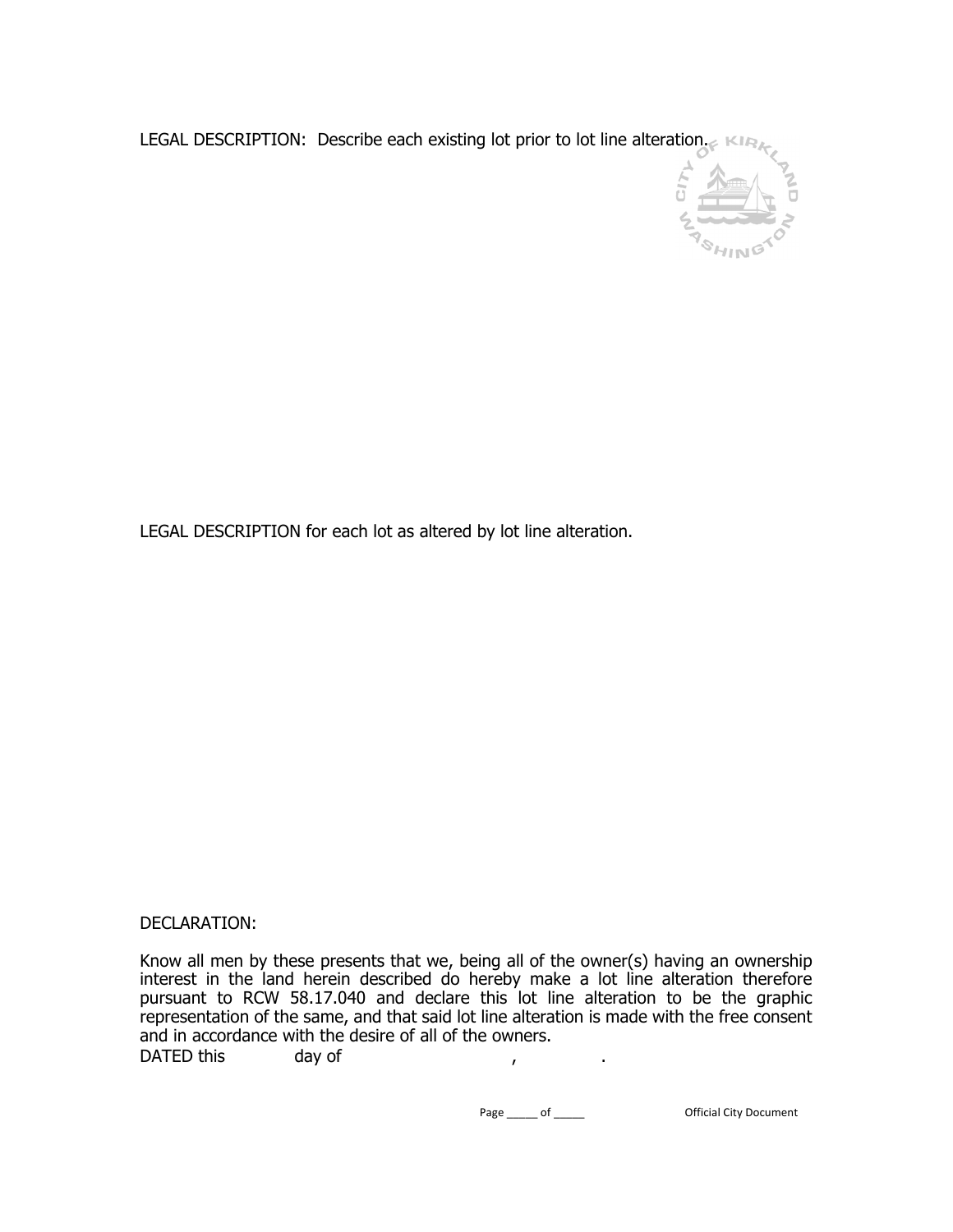| (Sign in blue ink)                           |  |
|----------------------------------------------|--|
| (Individuals Only)                           |  |
| OWNER(S) OF REAL PROPERTY (INCLUDING SPOUSE) |  |

# **(Individuals Only)**

County of King )

STATE OF WASHINGTON

) SS.

On this \_\_\_\_\_\_\_\_ day of \_\_\_\_\_\_\_\_\_\_\_\_\_\_\_\_\_\_\_\_, \_\_\_\_\_\_, before me, the undersigned, a Notary Public in and for the State of Washington, duly commissioned and sworn, personally appeared \_\_\_\_\_\_\_\_\_\_\_\_\_\_\_\_\_\_\_\_\_\_\_\_\_\_\_\_\_\_\_\_\_\_\_\_\_\_\_\_\_\_\_\_\_\_\_

 $\overline{\phantom{a}}$ 

\_\_and \_\_\_\_\_\_\_\_\_\_\_\_\_\_\_\_\_\_\_\_\_\_\_\_\_\_\_\_\_\_\_\_\_\_\_\_\_\_\_\_to me known to be the individual(s) described herein and who executed the Lot Line Alteration and acknowledged that signed the same as **Figure 1** free and voluntary act and deed, for the uses and purposes therein mentioned. WITNESS my hand and official seal hereto affixed the day and year first above written.

\_\_\_\_\_\_\_\_\_\_\_\_\_\_\_\_\_\_\_\_\_\_\_\_\_\_\_\_\_\_\_\_\_\_\_\_\_\_\_\_ Notary's Signature

\_\_\_\_\_\_\_\_\_\_\_\_\_\_\_\_\_\_\_\_\_\_\_\_\_\_\_\_\_\_\_\_\_\_\_\_\_\_\_\_ Print Notary's Name Notary Public in and for the State of Washington, Residing at: the contract of the contract of the contract of the contract of the contract of the contract of the contract of the contract of the contract of the contract of the contract of the contract of the contract of t \_\_\_\_\_\_\_\_\_\_\_\_\_\_\_\_\_\_\_\_\_\_\_\_\_\_\_\_\_\_\_\_\_\_\_\_\_\_\_\_\_\_

My commission expires: \_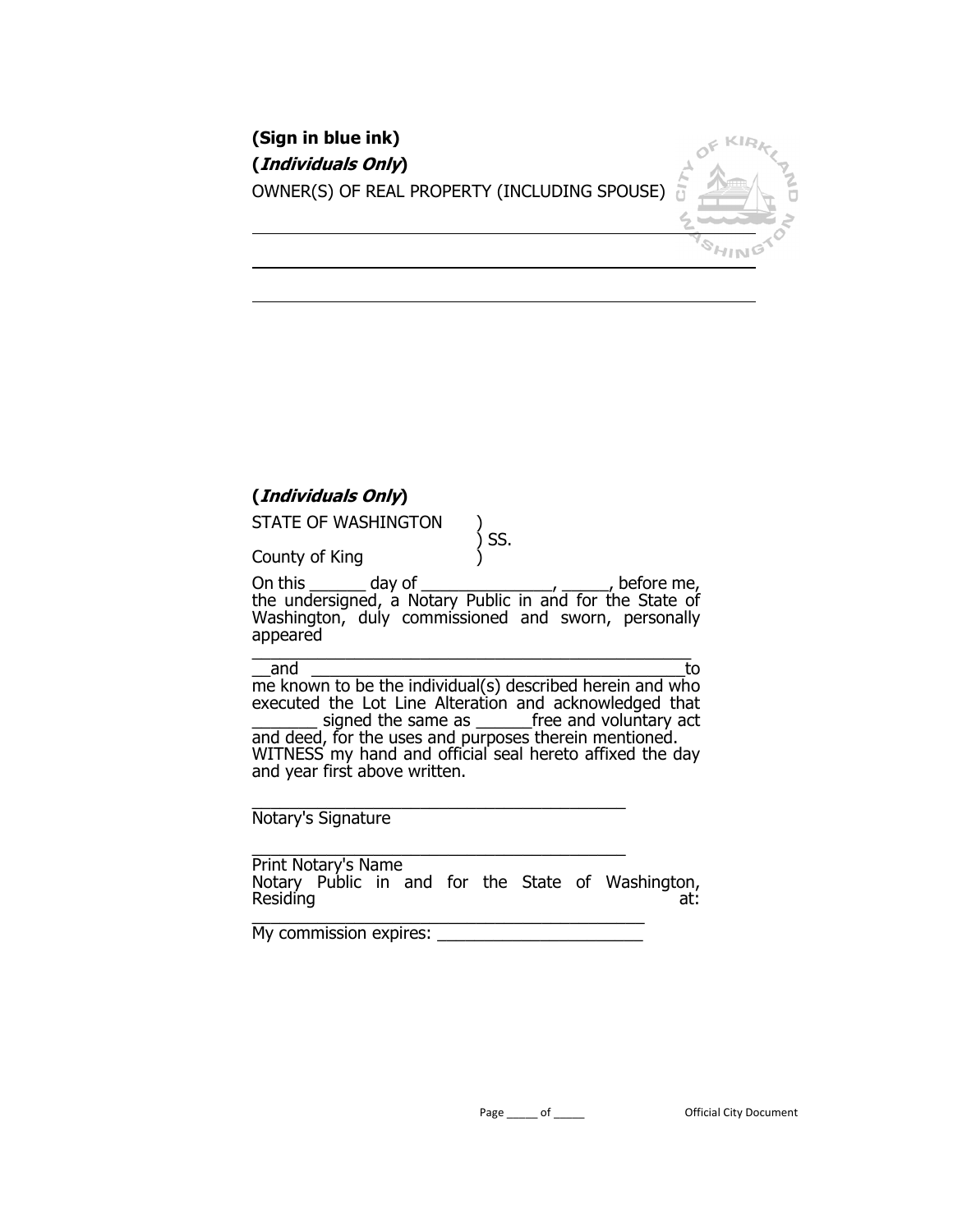| (Partnerships Only)                    |  |
|----------------------------------------|--|
| OWNER(S) OF REAL PROPERTY              |  |
| (Name of Partnership or Joint Venture) |  |
| By General Partner                     |  |

By General Partner

By General Partner

# **(Partnerships Only)**

STATE OF WASHINGTON

County of King )

 $\zeta$  SS.

On this \_\_\_\_\_ day of \_\_\_\_\_\_\_\_\_\_\_\_, \_\_\_\_\_, before me, the undersigned, a Notary Public in and for the State of Washington, duly commissioned and sworn, personally appeared  $\frac{1}{\sqrt{2}}$  ,  $\frac{1}{\sqrt{2}}$  ,  $\frac{1}{\sqrt{2}}$  ,  $\frac{1}{\sqrt{2}}$  ,  $\frac{1}{\sqrt{2}}$  ,  $\frac{1}{\sqrt{2}}$  ,  $\frac{1}{\sqrt{2}}$  ,  $\frac{1}{\sqrt{2}}$  ,  $\frac{1}{\sqrt{2}}$  ,  $\frac{1}{\sqrt{2}}$  ,  $\frac{1}{\sqrt{2}}$  ,  $\frac{1}{\sqrt{2}}$  ,  $\frac{1}{\sqrt{2}}$  ,  $\frac{1}{\sqrt{2}}$  ,  $\frac{1}{\sqrt{2}}$ 

\_\_and \_\_\_\_\_\_\_\_\_\_\_\_\_\_\_\_\_\_\_\_\_\_\_\_\_\_\_\_\_\_\_\_\_\_\_\_\_\_\_\_\_ to me, known to be general partners of \_\_\_\_\_\_\_\_\_\_\_\_\_\_\_\_\_\_\_\_\_\_\_\_\_\_\_\_\_\_, the partnership that executed the Lot Line Alteration and acknowledged the said instrument to be the free and voluntary act and deed of each personally and of said partnership, for the uses and purposes therein set forth, and on oath stated that they were authorized to sign said instrument.

WITNESS my hand and official seal hereto affixed the day and year first above written.

\_\_\_\_\_\_\_\_\_\_\_\_\_\_\_\_\_\_\_\_\_\_\_\_\_\_\_\_\_\_\_\_\_\_ Notary's Signature

\_\_\_\_\_\_\_\_\_\_\_\_\_\_\_\_\_\_\_\_\_\_\_\_\_\_\_\_\_\_\_\_\_\_ Print Notary's Name Notary Public in and for the State of Washington, Residing at: \_\_\_\_\_\_\_\_\_\_\_\_\_\_\_\_\_\_\_\_\_\_\_\_\_\_\_\_\_\_\_\_\_\_\_\_\_\_\_\_\_\_

My commission expires: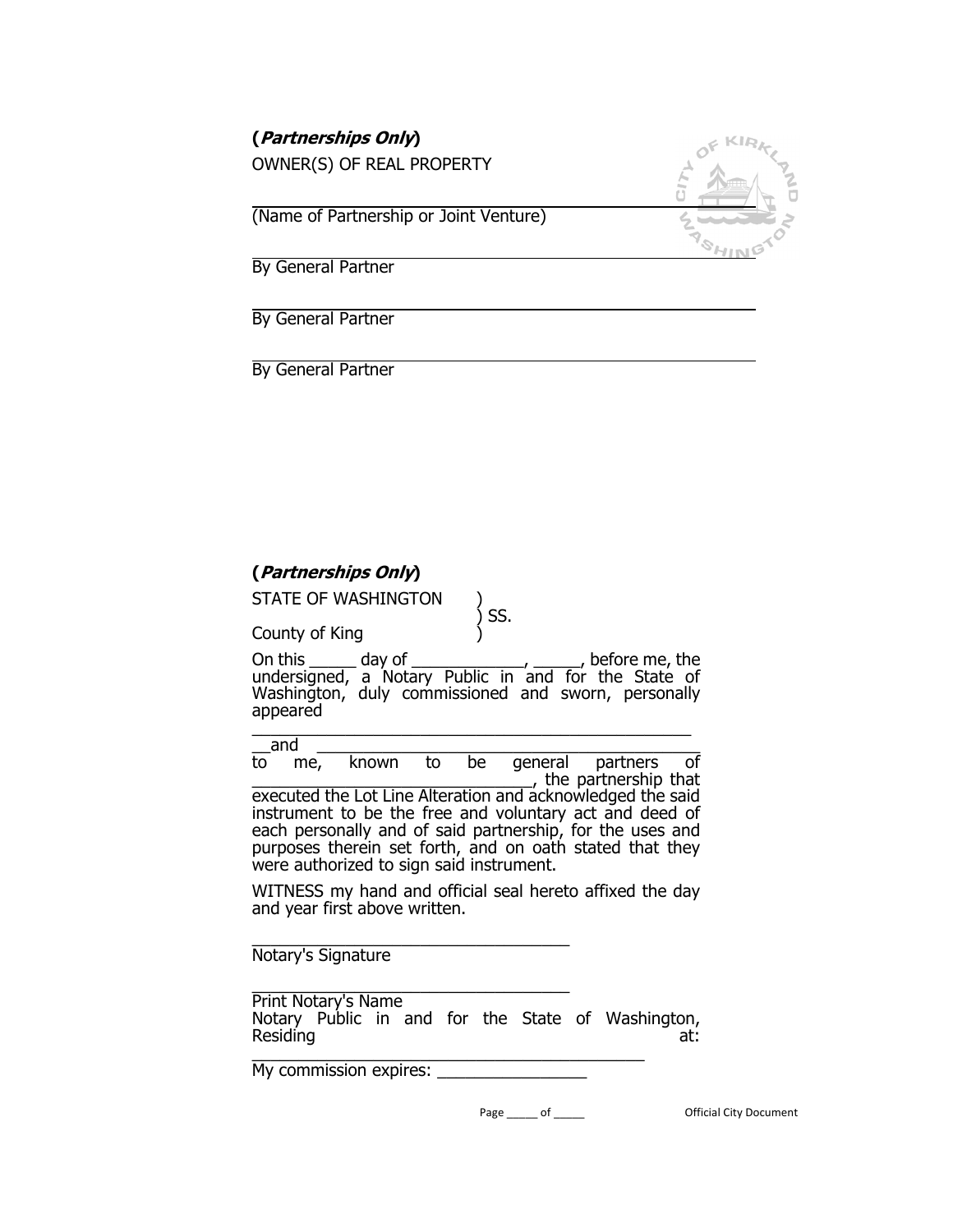| <i>(Corporations Only)</i> |  |
|----------------------------|--|
| OWNER(S) OF REAL PROPERTY  |  |
|                            |  |
| (Name of Corporation)      |  |
|                            |  |
| By President               |  |

By Secretary

### **(Corporations Only)**

County of King )

STATE OF WASHINGTON )

 $\left(\begin{array}{cc} 0 & 0 \ 0 & 0 \end{array}\right)$  SS.

On this \_\_\_\_\_ day of \_\_\_\_\_\_\_\_\_\_\_\_, \_\_\_\_\_, before me, the undersigned, a Notary Public in and for the State of Washington, duly commissioned and sworn, personally appeared  $\frac{1}{\sqrt{2}}$  ,  $\frac{1}{\sqrt{2}}$  ,  $\frac{1}{\sqrt{2}}$  ,  $\frac{1}{\sqrt{2}}$  ,  $\frac{1}{\sqrt{2}}$  ,  $\frac{1}{\sqrt{2}}$  ,  $\frac{1}{\sqrt{2}}$  ,  $\frac{1}{\sqrt{2}}$  ,  $\frac{1}{\sqrt{2}}$  ,  $\frac{1}{\sqrt{2}}$  ,  $\frac{1}{\sqrt{2}}$  ,  $\frac{1}{\sqrt{2}}$  ,  $\frac{1}{\sqrt{2}}$  ,  $\frac{1}{\sqrt{2}}$  ,  $\frac{1}{\sqrt{2}}$ 

\_and \_\_\_\_\_\_\_\_\_\_\_\_\_\_\_\_\_\_\_\_\_\_\_\_\_\_\_\_\_\_\_\_\_\_\_\_\_\_\_\_\_ to me, known to be the President and Secretary, respectively, of \_\_\_\_\_\_\_\_\_\_\_\_\_\_\_\_\_\_\_\_\_\_\_\_\_\_\_\_\_\_\_\_\_\_\_\_\_\_\_, the corporation that executed the Lot Line Alteration and acknowledged the said instrument to be the free and voluntary act and deed of said corporation, for the uses and purposes therein set forth, and on oath stated that they

were authorized to sign said instrument and that the seal affixed is the corporate seal of said corporation. WITNESS my hand and official seal hereto affixed the day

\_\_\_\_\_\_\_\_\_\_\_\_\_\_\_\_\_\_\_\_\_\_\_\_\_\_\_\_\_\_\_\_\_\_ Notary's Signature

and year first above written.

\_\_\_\_\_\_\_\_\_\_\_\_\_\_\_\_\_\_\_\_\_\_\_\_\_\_\_\_\_\_\_\_\_\_ Print Notary's Name Notary Public in and for the State of Washington, Residing at: \_\_\_\_\_\_\_\_\_\_\_\_\_\_\_\_\_\_\_\_\_\_\_\_\_\_\_\_\_\_\_\_\_\_\_\_\_\_\_\_\_\_

My commission expires: \_\_\_\_\_\_\_\_\_\_\_\_\_\_\_\_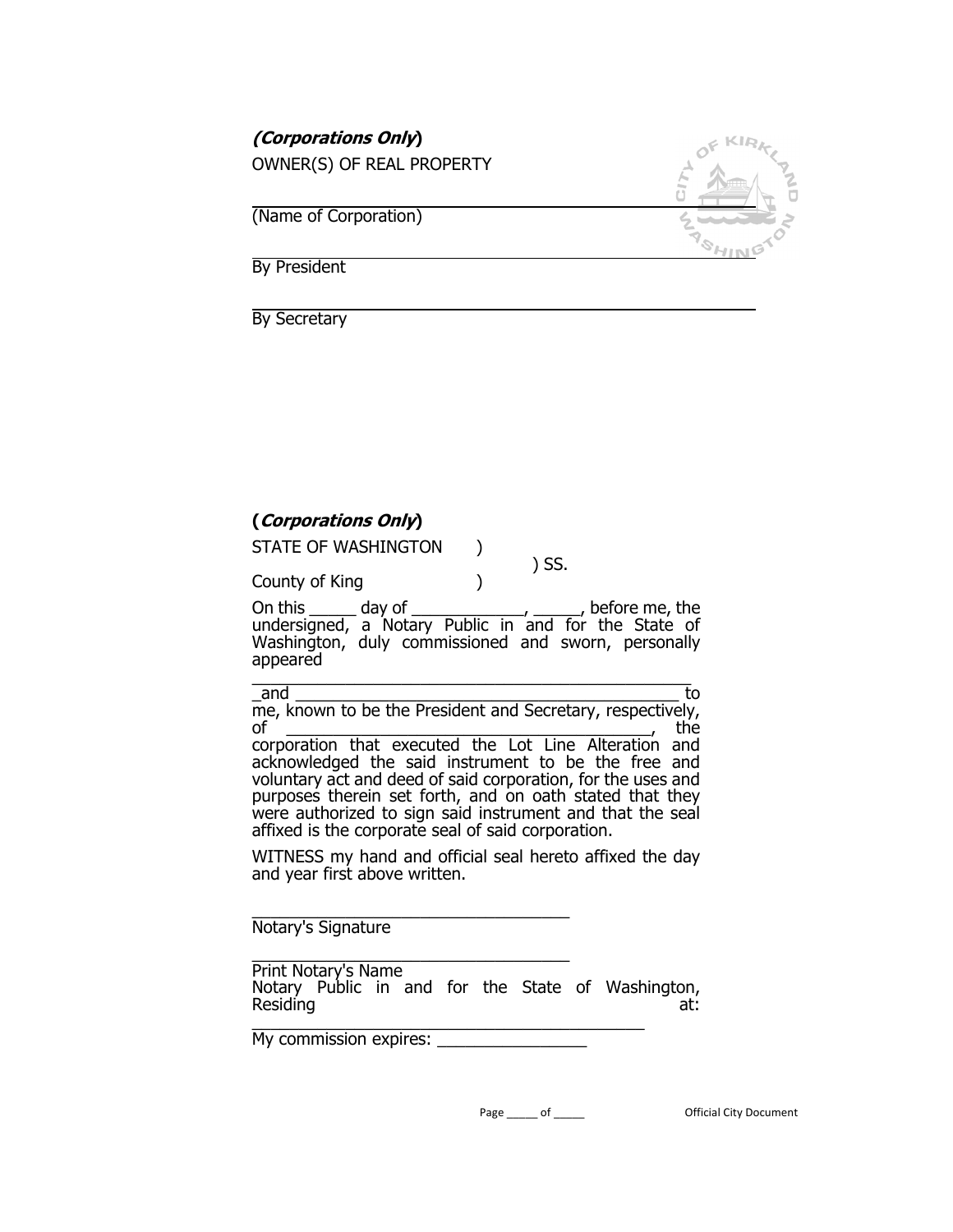**(Municipal Corporation Only)** 

OWNER(S) OF REAL PROPERTY

 $\overline{a}$ (Name of Municipal Corporation)



 $\overline{\phantom{a}}$ By City Manager

# **(Municipal Corporation Only)**

STATE OF WASHINGTON (1)

) SS.

County of King )

On this \_\_\_\_\_ day of \_\_\_\_\_\_\_\_\_\_\_\_, \_\_\_\_\_, before me, the undersigned, a Notary Public in and for the State of Washington, duly commissioned and sworn, personally appeared

\_\_\_\_\_\_\_\_\_\_\_\_\_\_\_\_\_\_\_\_\_\_\_\_\_\_\_\_\_\_\_\_\_\_\_\_\_\_\_\_\_\_\_\_\_\_\_ to me, known to be the City Manager of the City of Kirkland the municipal corporation that executed the Lot Line Alteration and acknowledged the said instrument to be the free and voluntary act and deed of said municipal corporation, for the uses and purposes therein set forth, and on oath stated that he was authorized to sign said instrument on behalf of said municipal corporation.

WITNESS my hand and official seal hereto affixed the day and year first above written.

\_\_\_\_\_\_\_\_\_\_\_\_\_\_\_\_\_\_\_\_\_\_\_\_\_\_\_\_\_\_\_\_\_\_ Notary's Signature

\_\_\_\_\_\_\_\_\_\_\_\_\_\_\_\_\_\_\_\_\_\_\_\_\_\_\_\_\_\_\_\_\_\_ Print Notary's Name Notary Public in and for the State of Washington, Residing at: My commission expires: